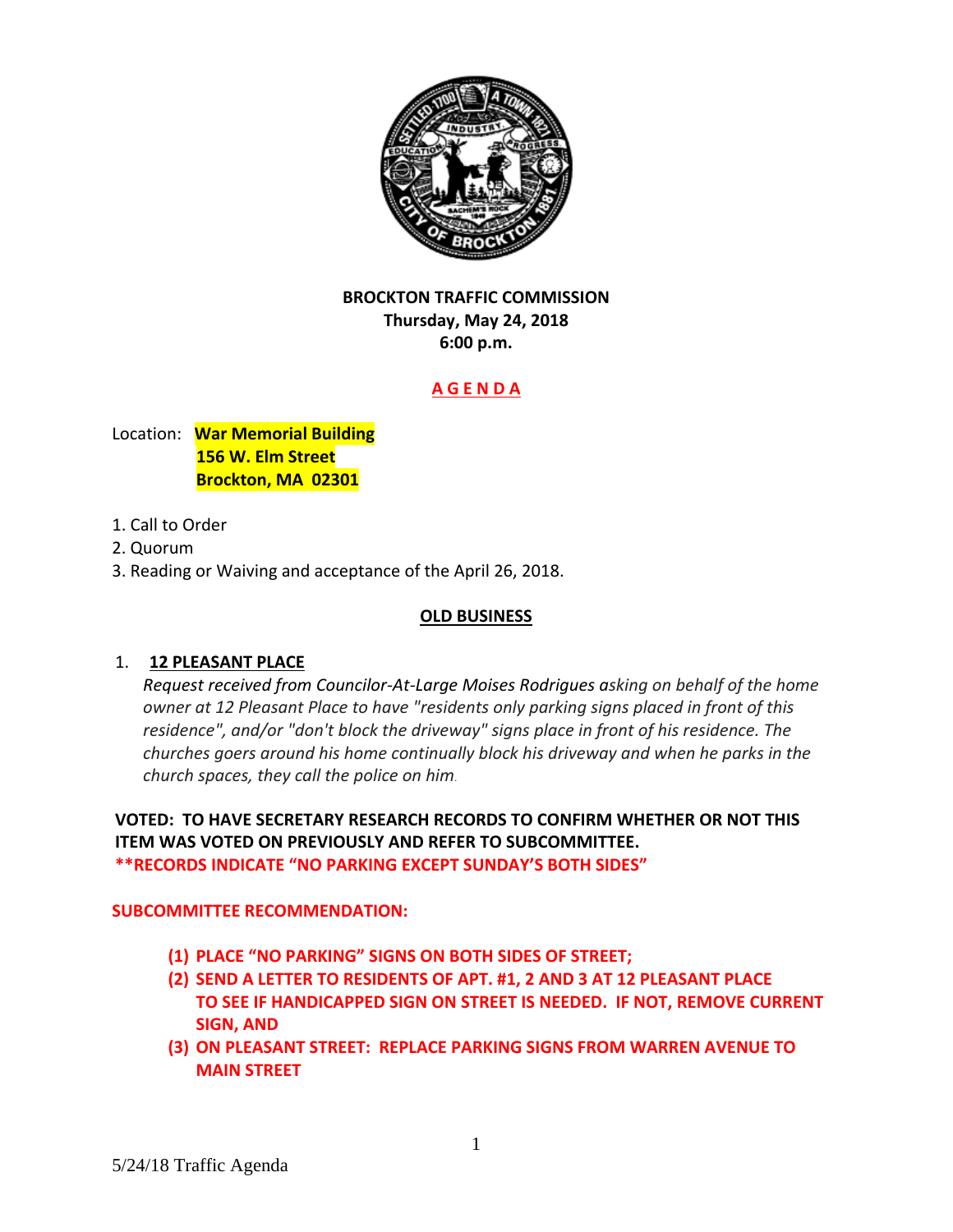#### 2. **26 POPLAR ROAD**

*Request received from resident Georgia Bruce who is concerned with the amount of speeding taking place on Poplar Road. She would like to have a Slow Down sign installed at each end of Poplar Road.* 

#### **SUBCOMMITTEE RECOMMENDATION: TO REFER TO TRAFFIC ENFORCEMENT.**

#### 3. **124 NORWOOD STREET**

*Request of Ward 4 Councilor Susan Nicastro on behalf of Ms. Betty Mattoli, 124 Norwood Street, who observes cars belonging to Summer Street residents being parked on Norwood Street just beyond the corner of Summer Street, making it harder to take the turn onto Norwood Street, Please evaluate this area for the addition of 'No Parking' sign or such other relief as may be appropriate.*

## **SUBCOMMITTEE RECOMMENDATION: PLACE "NO PARKING HERE TO CORNER" 30 FT. WEST OF SUMMER STREET.**

#### 4. **24 DUDLEY AVENUE**

*Request of Ward 4 Councilor Susan Nicastro on behalf of Mrs. Debbie Manon, 24 Dudley Avenue, who requests action to protect local children playing on Dudley Avenue near her home from fast passing cars travelling from Parker Avenue to Blueberry Circle. Please evaluate the area for the addition of "Slow Children Playing" signage or such other relief as may be appropriate.*

#### **SUBCOMMITTEE RECOMMENDATION: TO REFER TO TRAFFIC ENFORCEMENT.**

#### 5. **98 EAST STREET**

*Request of Ward 4 Councilor Susan Nicastro on behalf of Mr. Lincoln Z. Vonleh of 98 East Street, at the corner of Oakland, whose house was struck by a truck one evening last week. The truck was traveling west on East Street at about 9:30pm; while turning left onto Oakland Street, it instead struck Mr. Vonleh's deck, destroying it. His family gathers on the deck during the warm month evenings so this has really affected them. Please evaluate the street corner for the addition of a guardrail or such other relief as may be appropriate.'*

#### **SUBCOMMITTEE RECOMMENDATION:**

- **(1) PLACE GUARDRAIL ON NORTHEAST CORNER 10 FT. WEST OF WALKWAY – 24 FT CURVED GUARDRAIL 8 FT. OFF THE STREET;**
- **(2) PLACE LEFT CHEVRON FOR WESTBOUND TRAFFIC BETWEEN 102 AND 98 EAST STREET;**
- **(3) PLACE CHEVRON FOR EASTBOUND TRAFFIC ON EAST STREET ACROSS FROM CAIN ST.**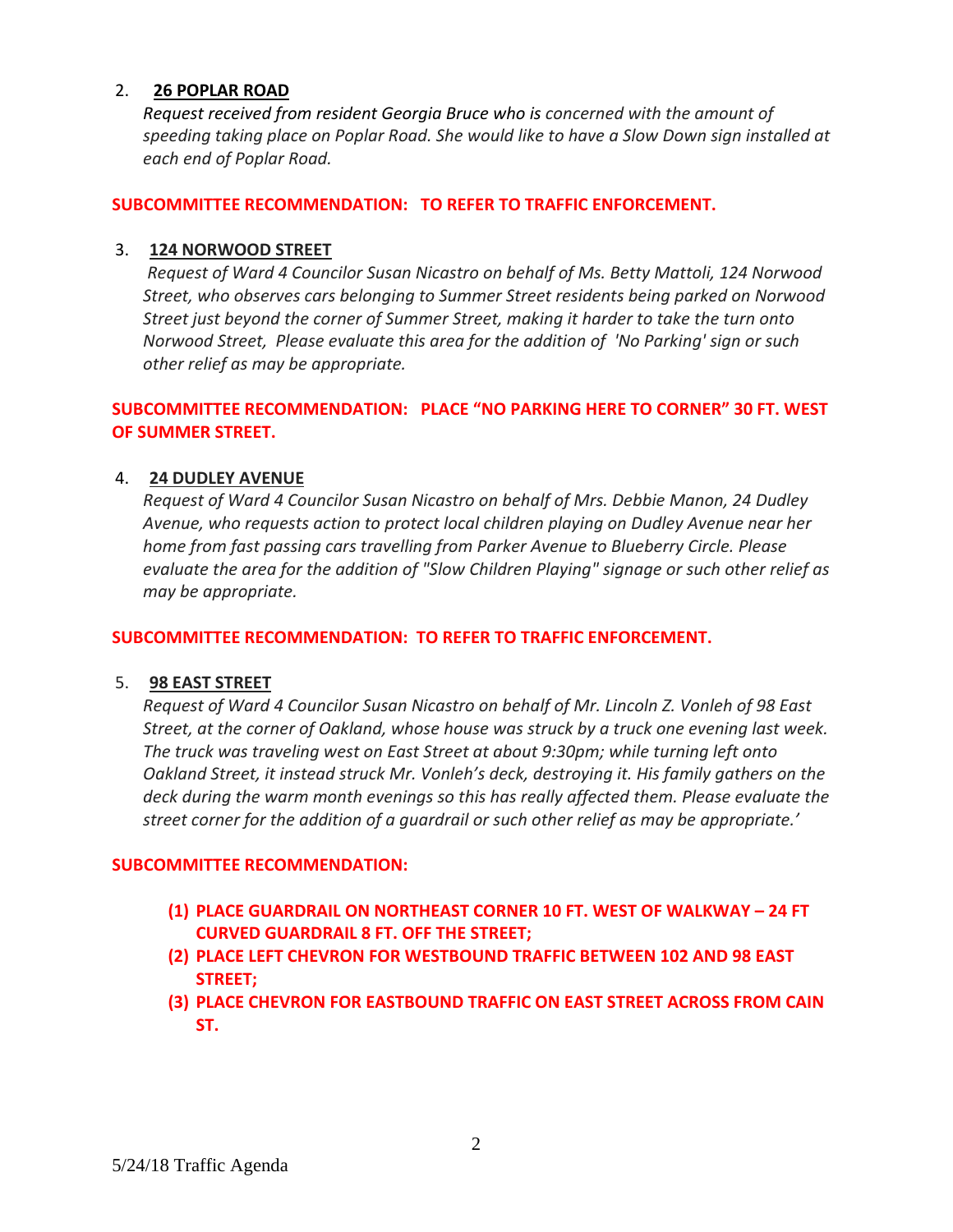## **NEW BUSINESS**

## 6. **HOVENDON STREET AND WINTER STREET – MCKINLEY PARK**

*Request received from Mayor Carpenter for signage, lights and either installing or repainting ladder crosswalk.*

# 7. **OAK STREET ENTRANCE TO D.W. FIELD PARK**

*Request received from Mayor Carpenter for either installing or repainting crosswalks and install pedestrian signal.*

## 8. **827 PEARL STREET**

*Request received by Craig Pina on behalf of Cary and Paula Snow of 827 Pearl Street regarding the rebuilding of Cumberland Farms. They stated that it is very dangerous at* times there due to the fact that trucks park on the sidewalks on both sides of Pearl St to go *into Cumberland Farms to get coffee. They wanted to request that the city put "No Parking Any Time" signs on both sides to prevent this problem from continuing*.

## 9. **PONDVIEW CIRCLE AND TORREY STREET**

*Request received from Craig Pina for a Stop sign at the ends of Pondview Circle heading onto Torrey Street that residents claim was there before the street was re‐paved. \*No record of Stop sign being there previously* 

### 10. **LELAND STREET**

*Request received from Councilor Jack Lally for a One Way street sign heading west.*

# 11. **CONNELL AVENUE & RUTH ROAD**

*Request received from Councilor Jack Lally for a 4‐way Stop.*

#### 12. **INTERSECTION OF EAST ASHLAND STREET AND NORTH QUINCY STREET**

*Request received from Councilor Jack Lally on behalf of residents for "Single Lane" signage northbound and southbound on North Quincy Street before the intersection.*

# 13. **TINA AVENUE**

*Request of Ward 4 Councilor Susan Nicastro on behalf of Mrs. Debbie Manon, 24 Dudley Avenue, who requests action to protect local children playing on Dudley Avenue near her home from fast passing cars travelling from Parker Avenue to Blueberry Circle. Please evaluate the area for the addition of "Slow Children Playing" signage or such other relief as may be appropriate.*

# 14. **NORWICH ROAD**

*Request received from Councilor Jack Lally for posted speed limit signs and "Slow Children" signs on both ends of Norwich Road.*